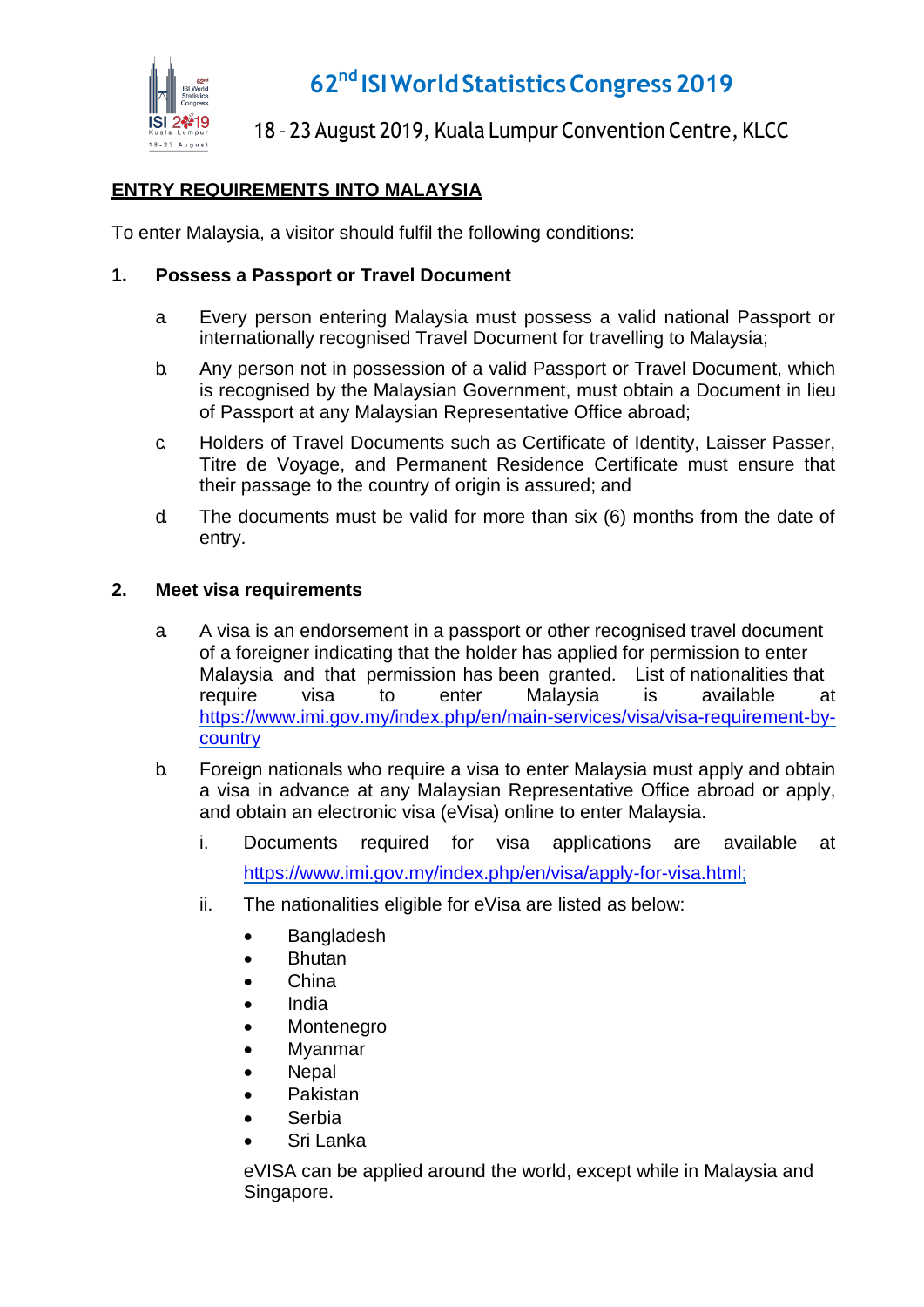

# **62nd ISIWorldStatisticsCongress2019**

18 – 23 August 2019, Kuala Lumpur Convention Centre, KLCC

- iii. eVisa is valid for 3 months while eVisa holder is entitled to stay up to a maximum of 15 or 30 days for each visit to Malaysia, depending on the type of eVisa.
- iv. Visit [https://www.windowmalaysia.my f](https://www.windowmalaysia.my/index)or more information on eVisa.
- c. The estimated number of days required to process a visa varies by country.
	- i. For countries that facilitate visa application through a 1-stop centre, it will generally take 5 working days;
	- ii. For countries where visa is applied through embassy, it will generally take 14 working days; and
	- iii. For countries where application of visa requires approval from the Ministry Of Home Affairs, Malaysia, it may take up to 6 months or more. Thus, participants from these countries are advised to start applying for visa from December 2018.
- d. A visa which has been granted is not an absolute guarantee that the holder will be allowed to enter Malaysia. The final decision lies with the Immigration Officer at the entry point.
- e. Participants, who need a letter of invitation to facilitate visa application, are required to write to the ISI WSC 2019 Secretariat at email [secretariat@isi2019.org](mailto:secretariat@isi2019.org)

#### **3. Possess a valid return travel ticket and sufficient funds**

- a. A visitor is also required to prove his financial ability to stay in Malaysia and possess a confirmed return travel ticket or a travel ticket to a third country.
- b. Sufficient funds (cash/travellers cheque/debit or credit cards) are required to be presented upon arrival at Malaysian entry checkpoints.

#### **4. Is not a prohibited person**

- a. Any person classified under Section 8 of the Immigration Act 1959/63 will not be allowed to enter Malaysia even though he/she is in possession of a valid Passport or Travel Document, visa, travel ticket and sufficient funds.
- b. Visit [https://www.imi.gov.my/index.php/en/syarat-kemasukan-ke](https://www.imi.gov.my/index.php/en/syarat-kemasukan-ke-malaysia/prohibited-immigrant.html)[malaysia/prohibited-immigrant.html](https://www.imi.gov.my/index.php/en/syarat-kemasukan-ke-malaysia/prohibited-immigrant.html) or details on the Section 8 of Immigration Act 1959/63.

#### **5. Produce Yellow Fever certificate upon landing in Malaysia**

Visit [https://www.imi.gov.my/index.php/en/main-services/visa/visa-requirement](https://www.imi.gov.my/index.php/en/main-services/visa/visa-requirement-by-country)[by-country](https://www.imi.gov.my/index.php/en/main-services/visa/visa-requirement-by-country) for the list of countries which require Yellow Fever certificate.

For more information regarding entry requirements to Malaysia, visit the Immigration Department of Malaysia's website at<https://www.imi.gov.my/index.php/en/>